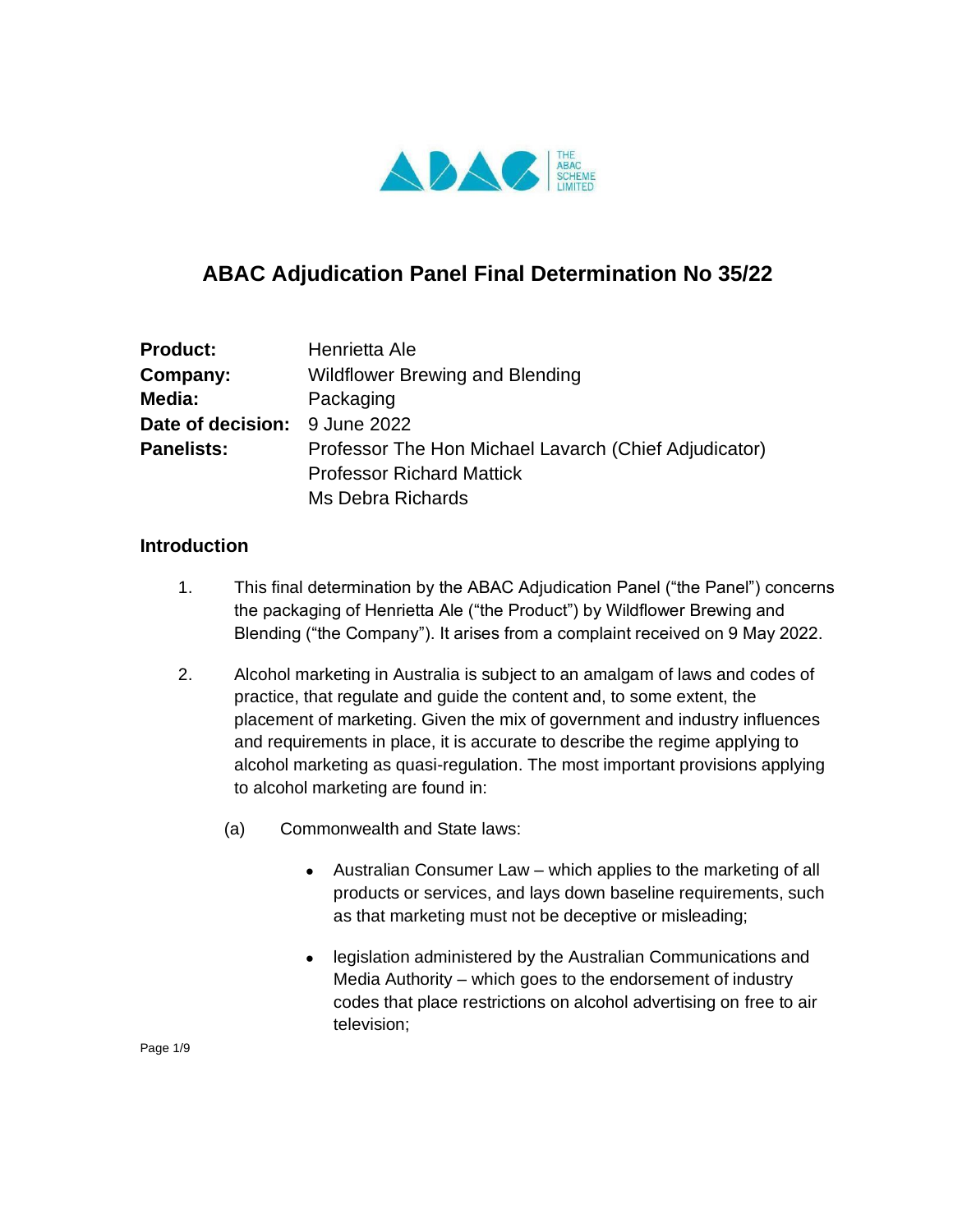- $\bullet$  State liquor licensing laws which regulate the retail and wholesale sale of alcohol, and contain some provisions dealing with alcohol marketing;
- (b) Industry codes of practice:
	- AANA Code of Ethics which provides a generic code of good marketing practice for most products and services, including alcohol;
	- ABAC Responsible Alcohol Marketing Code ("ABAC Code") which is an alcohol-specific code of good marketing practice;
	- certain broadcast codes, notably the Commercial Television Industry Code of Practice – which restricts when advertisements for alcohol beverages may be broadcast;
	- Outdoor Media Association Code of Ethics and Policies which place restrictions on the location of alcohol advertisements on outdoor sites such as billboards.
- 3. The codes go either to the issue of the placement of alcohol marketing, the content of alcohol marketing or deal with both matters. The ABAC deals with both the placement of marketing i.e. where the marketing was located or the medium by which it was accessed and the content of the marketing irrespective of where the marketing was placed. The ABAC scheme requires alcohol beverage marketers to comply with placement requirements in other codes as well as meet the standards contained in the ABAC.
- 4. For ease of public access, Ad Standards provides a common entry point for alcohol marketing complaints. Upon a complaint being received by the Ad Standards, a copy of the complaint is supplied to the Chief Adjudicator of the ABAC.
- 5. The complaint is independently assessed by the Chief Adjudicator and Ad Standards and streamed into the complaint process that matches the nature of the issues raised in the complaint. On some occasions, a single complaint may lead to decisions by both the Ad Standards Community Panel under the AANA Code of Ethics and the ABAC Panel under the ABAC if issues under both Codes are raised.

Page 2/9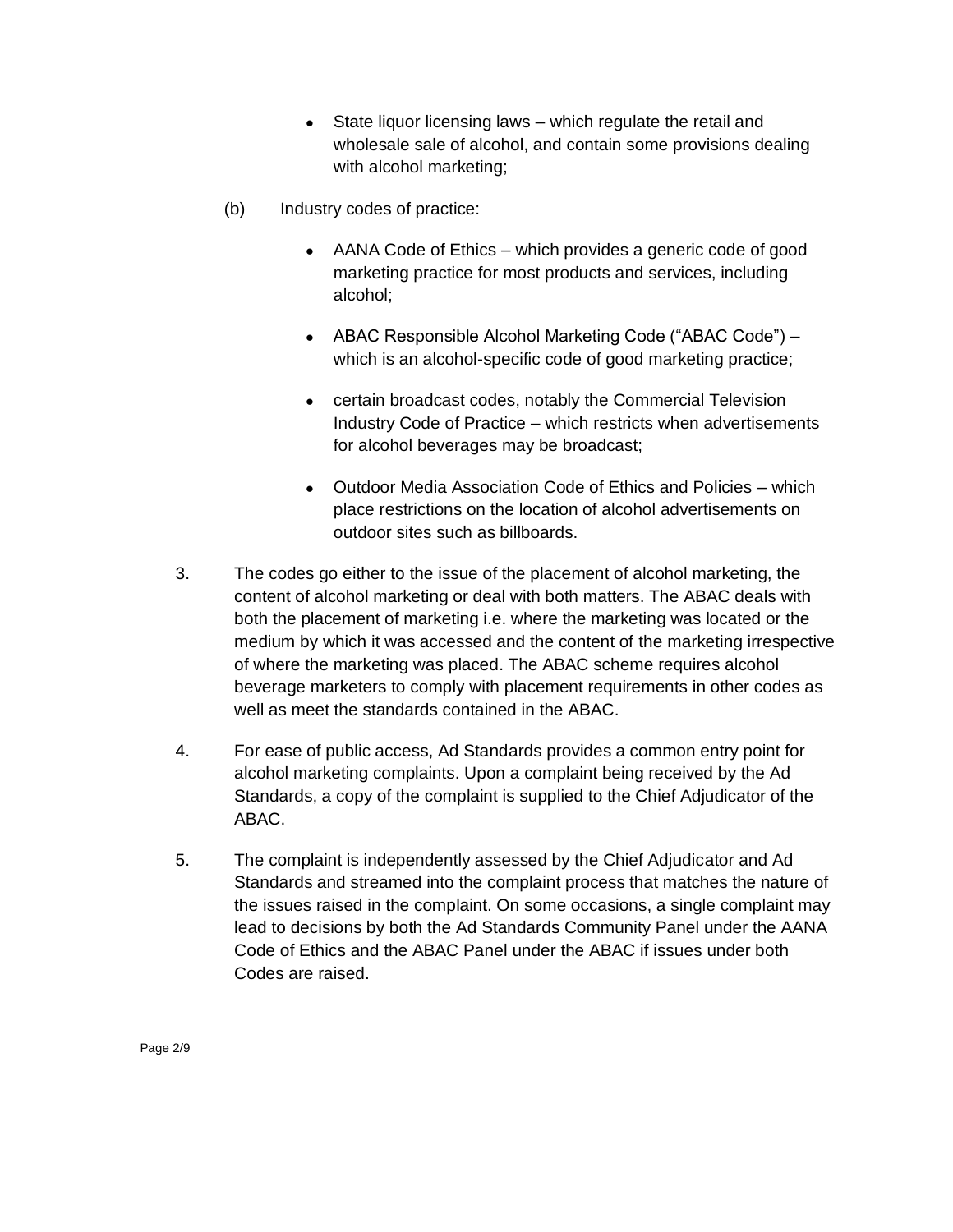6. The complaint raises concerns under the ABAC Code and accordingly is within the Panel's jurisdiction.

## **The Complaint Timeline**

- 7. The complaint was received on 9 May 2022.
- 8. Generally, the Panel endeavours to make a decision within 30 business days of the receipt of a complaint but this timeline is not applicable due to the twopart process involved in determinations concerning product names and packaging.

### **Pre-vetting Clearance**

9. The quasi-regulatory system for alcohol beverage marketing features an independent examination of most proposed alcohol beverage marketing communications against the ABAC prior to publication or broadcast. Prevetting approval was not obtained for the product packaging.

### **The Marketing Communication**

10. The complaint relates to the packaging of the Product by the Company as shown below:

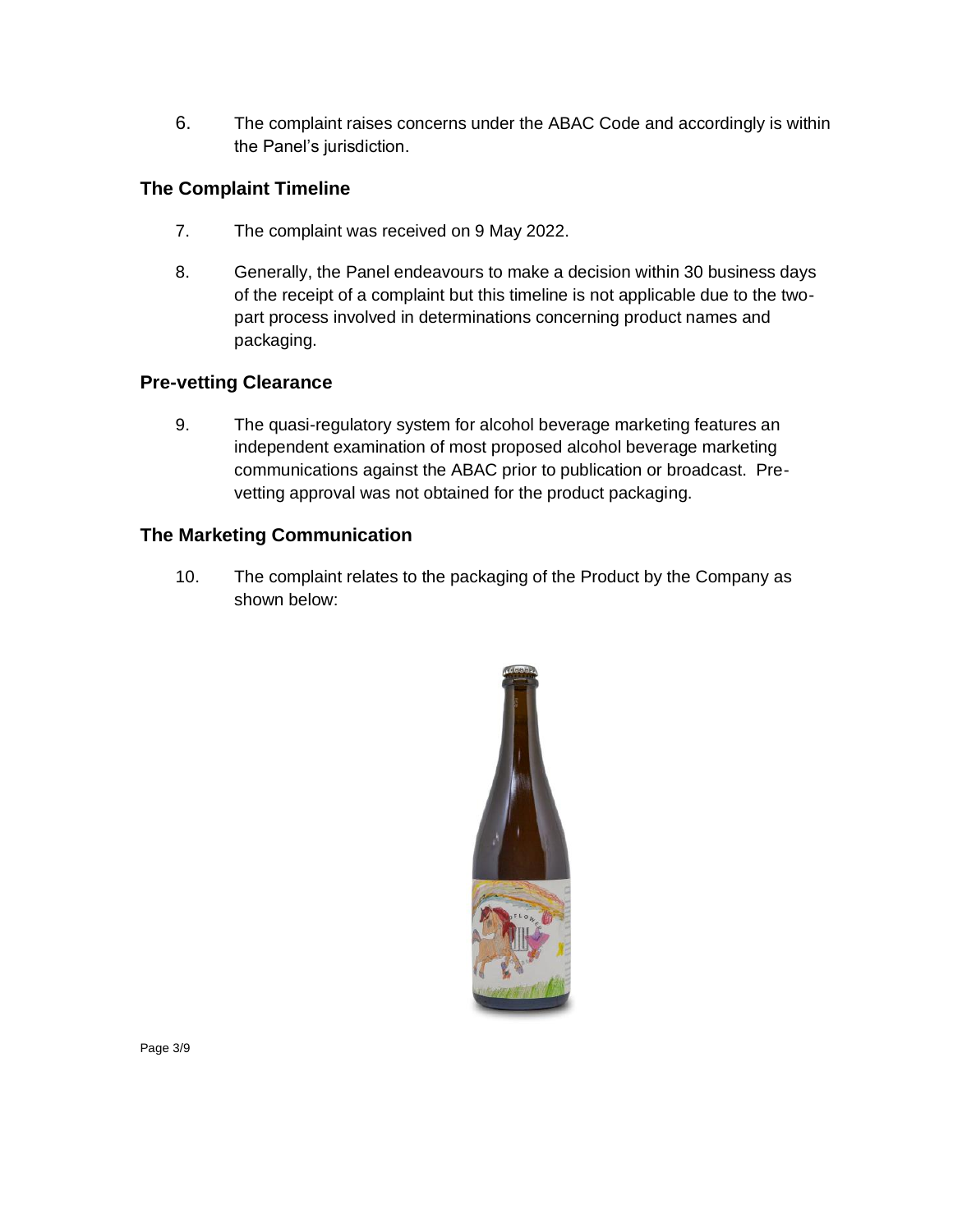

### **The Complaint**

- 11. The complainant objects to the marketing as follows:
	- *Wildflower uses crayon drawings made by children making the label appealing to other minors.*
	- *I don't think it is appropriate to use children's drawings to sell beer and I think it attracts minors to the product.*

Page 4/9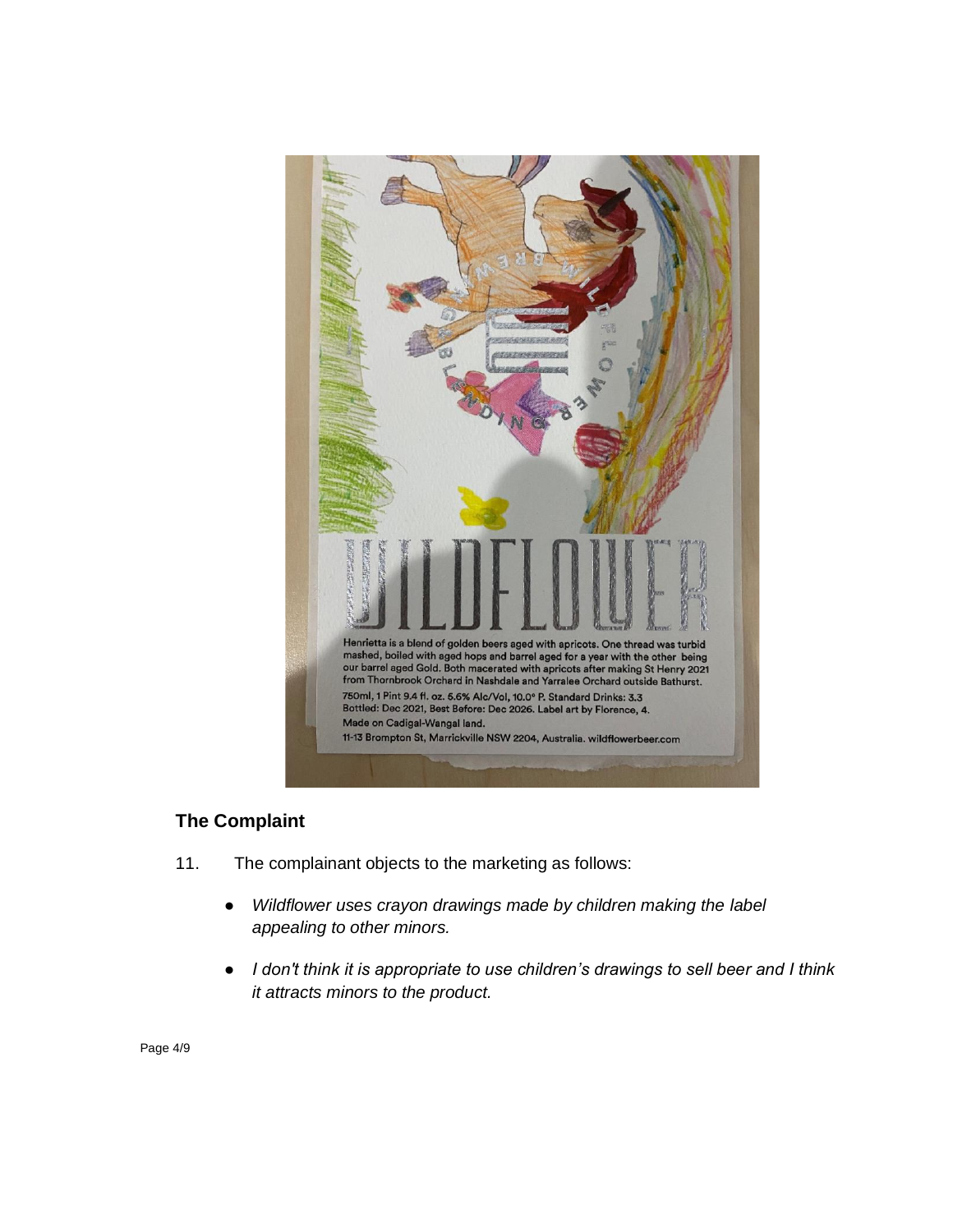### **The ABAC Code**

- 12. Part 3 of the ABAC Code provides that a Marketing Communication must NOT:
	- (b)(i) have Strong or Evident Appeal to Minors.
- 13. Part 6 of the ABAC Code provides that:

#### **Strong or Evident Appeal to Minors** means:

- (i) likely to appeal strongly to Minors;
- (ii) specifically targeted at Minors;
- (iii) having a particular attractiveness for a Minors beyond the general attractiveness it has for an Adult;
- (iv) using imagery, designs, motifs, animations or cartoon characters that are likely to appeal strongly to Minors or that create confusion with confectionery or soft drinks; or
- (v) using brand identification, including logos, on clothing, toys or other merchandise for use primarily by Minors.

#### **The Company's Response**

- 14. The Company responded to the complaint by letter emailed on 19 May 2022. The principal comments made by the Company were:
	- Thank you for raising this complaint to our attention. To date, we have not received any complaints or reasons for confusion directly from our customers.
	- As we are not a member of any of the Australian alcohol beverages manufacturing and marketing industry associations that are involved in the operation of ABAC, we are interested in the Panel's discussion regarding our product as a curio.
	- Notwithstanding the Panel's decision or what is outlined below, we will cease at once the production of this beer and the printing of this label. If we are ever again to recreate a beer which is comprised of an 18-monthold golden barrel aged Australian Wild Ale using a turbid mash and boiled with aged hops which is left to macerate on second use apricots

Page 5/9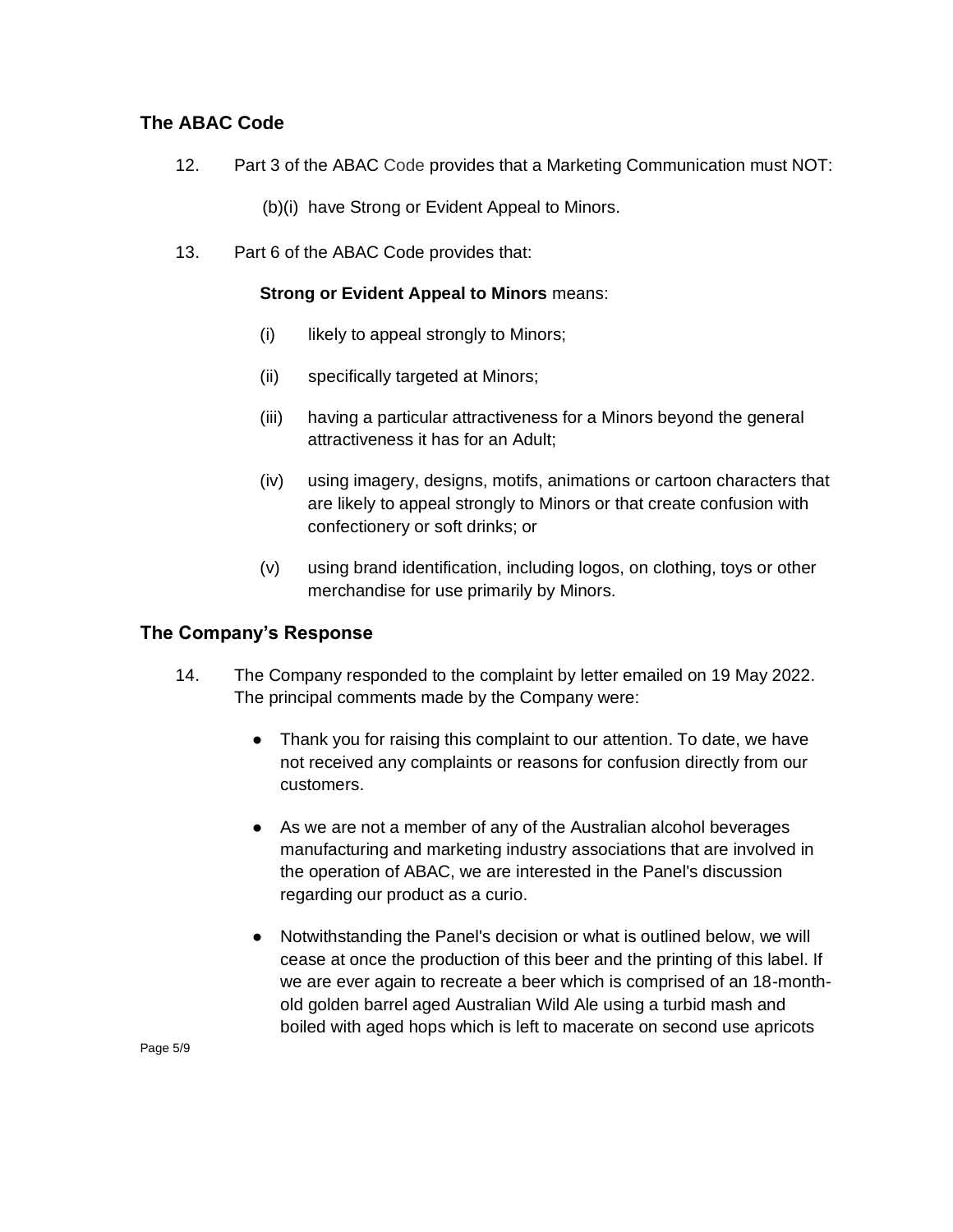for an additional three months and then blended again with an 8 month old barrel aged golden Australian Wild Ale also macerated on second use apricots for an additional three months. If this blend and recipe is ever made again, we vow to never use this label artwork again to depict the beer.

- To the specific issues raised, the advertising did not receive Alcohol Advertising Pre-vetting Service Approval, as we are not a member of any of the associations involved in ABAC.
- The product was made available for sale on 5 May 2022.
- The label art of this product was indeed coloured by a child, my fouryear-old daughter Florence. The artist would like to rebut the complainant's claim that the artwork was coloured by crayon, which it was not, and instead insert into the record that this was a mixed media on paper drawing using graphite, watercolour, coloured markers and colouring pencils.
- The product is available into the market only via 750ml champagne style bottles for a recommended retail price of \$28 per bottle. In our humble view, the potential for this product to be confused with a soft drink is inconceivable not only because of its packaging type, but also the fact it is described as an Ale directly on its packaging. Furthermore, I do not believe that a reasonable person would believe that this product has a strong or evident appeal to minors when considering its packaging as a whole.
- We look forward to the Panel's discussion on our product and we will take the following actions:
	- o remove the offending Instagram post included in your 11 May letter sent to us from ABAC;
	- o not print any more of the offending labels; and
	- o better review and apply the Code's standards when creating product labels.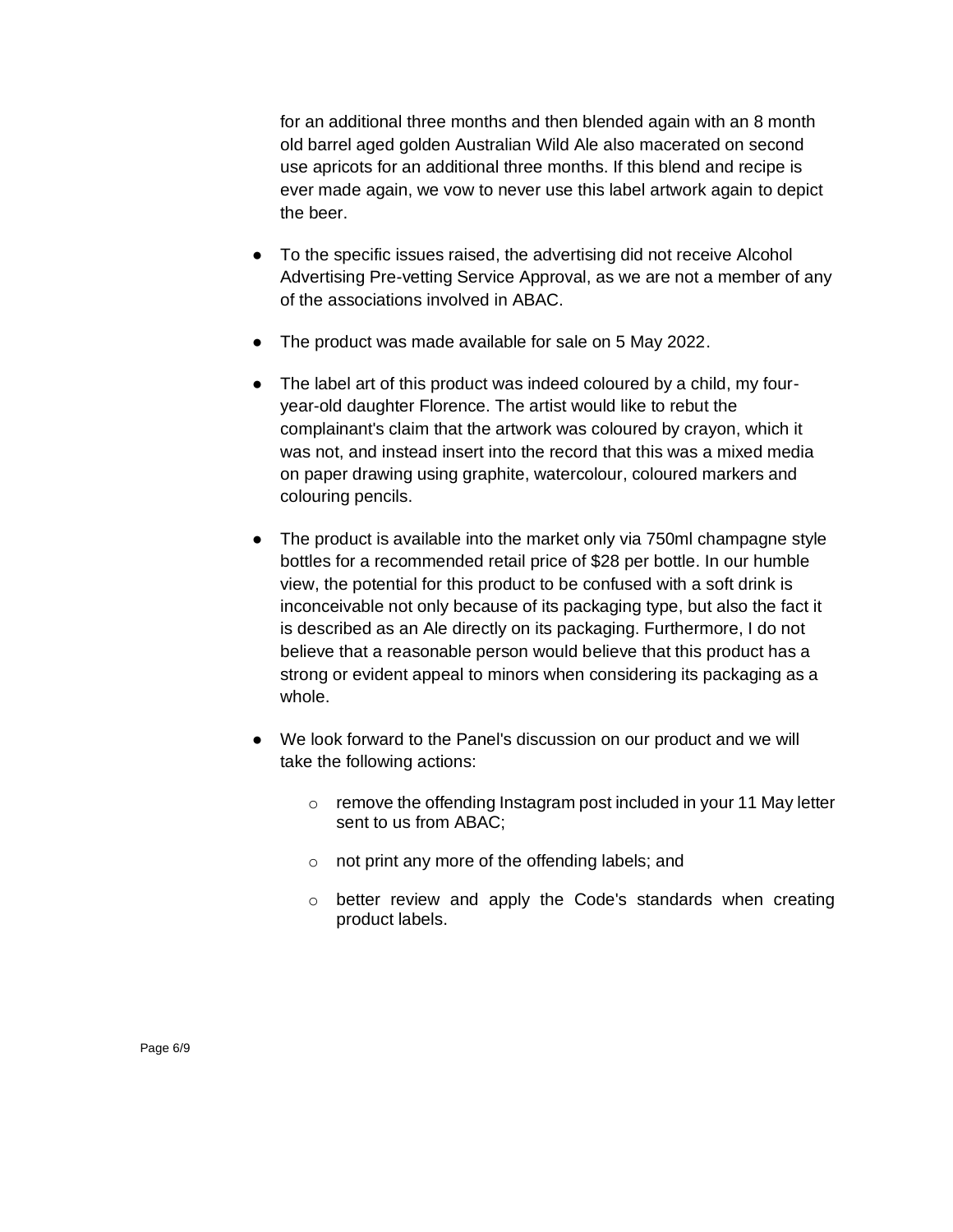#### **The Panel's View**

- 15. Wildflower Brewing and Blending is based in Marrickville, an inner west suburb of Sydney. The Company produces craft beers that are brewed with yeast playing the dominant role as opposed to grains and hops. This means each range is individual in its characteristics and as such product runs are small. Reflecting this, the Company appears to adopt distinctive packaging (product labelling) for each beer released with the only common branding point being the use of a stylised 'W' with the company name. This determination concerns the labelling of a current release - 'Henrietta Ale'
- 16. The Henrietta Ale is described as a golden beer aged with apricots. It is packaged in a 750 ml beer bottle and uses a label featuring a child-like drawing of a unicorn, rainbow and green grass. The Company explains the label artwork was coloured by a four-year-old daughter of one of the Company founders. The side/rear of the label contains product information.
- 17. The complainant was concerned by the label and submitted that it will attract minors to the product. This concern raises Part 3 (b) of the ABAC that provides that alcohol marketing communication must not appeal strongly to minors. The standard might be breached if the marketing:
	- specifically targets minors;
	- has a particular attractiveness for a minor beyond the general attractiveness it has for an adult; and
	- uses imagery, designs, motifs, animations, or cartoon characters that are likely to appeal strongly to minors or create confusion with confectionery or soft drink.
- 18. On 24 May 2022 the Panel made a a provisional determination that the product packaging is in breach of Part 3 (b) of the Code. Consistent with the rules and procedures applying to decisions concerning product packaging, the Company was afforded an opportunity to seek a re-hearing of the provisional determination by making further submissions. As the Company has not sought a rehearing, the Panel has proceeded to make a final determination on this complaint.
- 19. Assessment of the consistency of a marketing communication with an ABAC standard is from the probable understanding of a reasonable person. This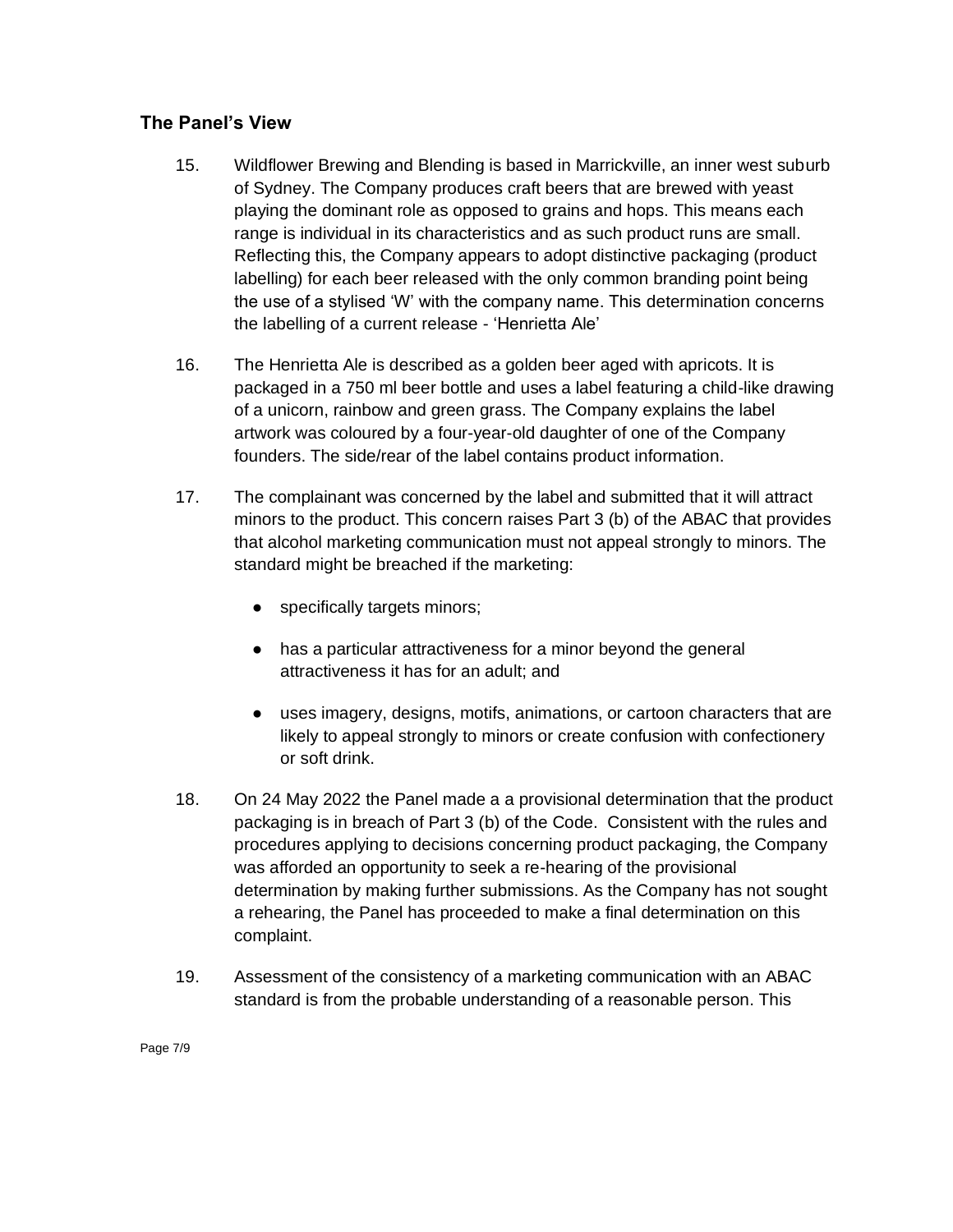means that the life experiences, values, and opinions held by a majority of the community are to be the benchmark.

- 20. The Panel has considered the Part 3 (b) standard on many past occasions. While each marketing communication must always be assessed individually, some characteristics within marketing material which may make it strongly appealing to minors include:
	- the use of bright, playful, and contrasting colours;
	- aspirational themes that appeal to minors wishing to feel older or fit into an older group;
	- the illusion of a smooth transition from non-alcoholic to alcoholic beverages;
	- creation of a relatable environment by use of images and surroundings commonly frequented by minors;
	- depiction of activities or products typically undertaken or used by minors;
	- language and methods of expression used more by minors than adults;
	- inclusion of popular personalities of evident appeal to minors at the time of the marketing (personalities popular to the youth of previous generations will generally not have strong current appeal to minors);
	- style of humour relating to the stage of life of a minor (as opposed to humour more probably appealing to adults); and
	- use of a music genre and artists featuring in youth culture.
- 21. It should be noted that only some of these characteristics are likely to be present in a specific marketing communication and the presence of one or even more of the characteristics does not necessarily mean that the marketing item will have strong or evident appeal to minors. It is the overall impact of the marketing communication rather than an individual element that shapes how a reasonable person will understand the item.
- 22. The Company points out that it is not signatory to the ABAC Scheme but it supports the responsible service and marketing of alcohol. It contends that while the label was coloured by a child, a reasonable person would not believe it has strong appeal to minors as:

Page 8/9